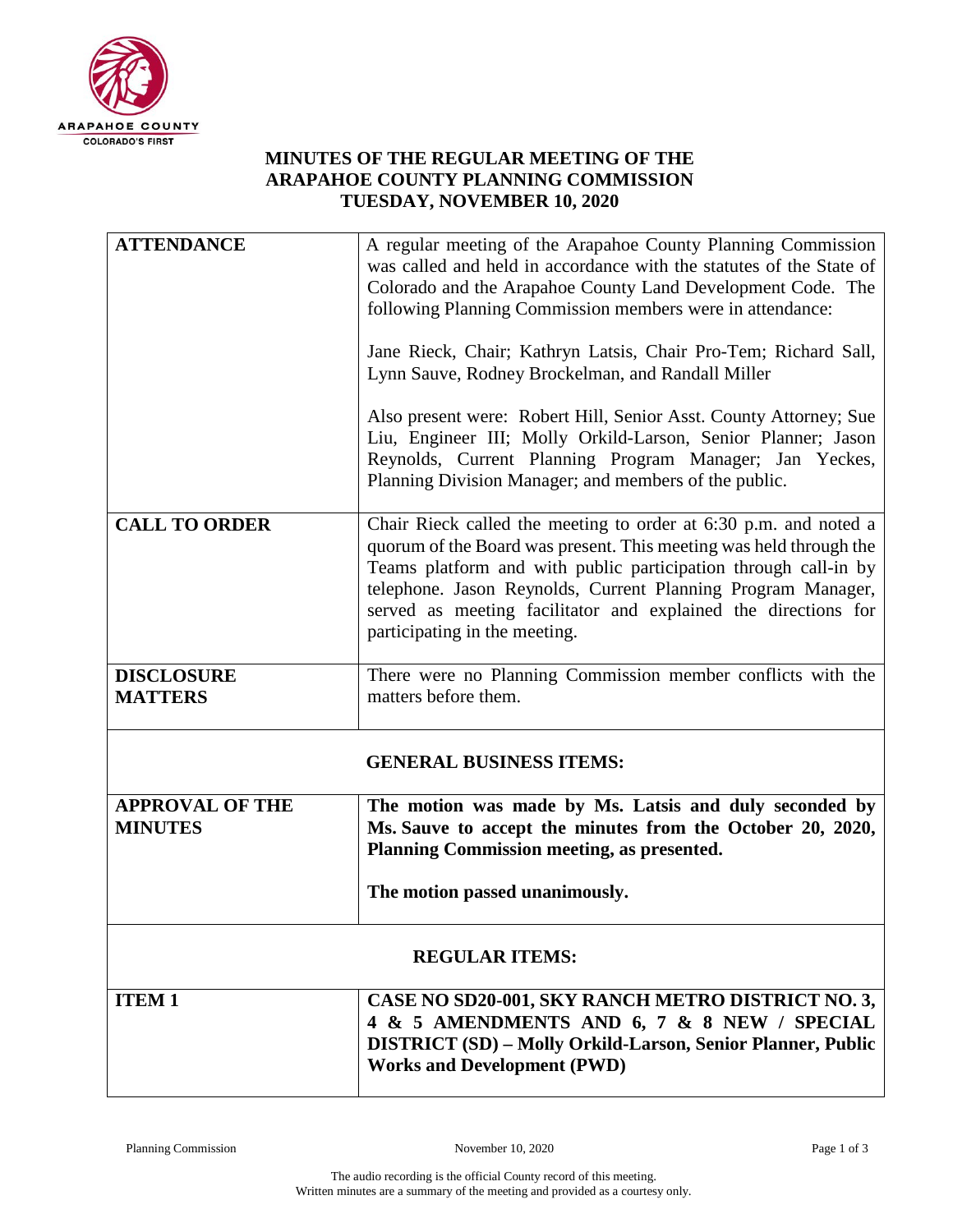Jurisdiction for the public hearing was established; legal noticing requirements of the Land Development Code have been met. The Staff Report to the Planning Commission and all attached exhibits and any presentations from the public hearing are part of the record of this public hearing. Ms. Larson noted the hearing had been properly noticed and established jurisdiction for the Planning Commission (PC) to proceed. She presented a PowerPoint, a copy of which was included for the record. She introduced the application, explained the basis of the staff review, and noted that Jason Simmons, of HTS, was present to assist with answering questions. She explained that Mr. Simmons was retained by Arapahoe County to review the financial aspects of the Sky Ranch Special District service plans. Ms. Orkild-Larson stated staff recommended approval of the amendments for District numbers 3, 4 and 5 and approval of the new Districts 6, 7 and 8, based on the findings outlined in the staff report. Mark Harding, Pure Cycle Water, representing the Sky Ranch development, presented a PowerPoint, a copy of which was retained for the record. He introduced Mary Ann M. McGeady and Suzanne Meintzer, the consultant team responsible for preparing the submitted service plans. He stated both Ms. McGeady and Ms. Meintzer were available to answer questions. Mr. Harding outlined the service plans being requested. He explained the changes to the service plans expand the debt authorization from \$166 million, as approved in 2004, to \$312 million. Mr. Harding provided examples and exhibits demonstrating the types of improvements that would be made through the metropolitan district service plan, including potential improvements to the interchange with I-70, which was currently the subject of a 1601 study with the Colorado Department of Transportation (CDOT) and Arapahoe County. He reported other public improvements to be financed through the service plans would include drainage plans, utilities such as water and sewer lines, and other infrastructure to serve the Sky Ranch multi-use development. He compared the proposed mill levies with other master-planned projects in the area within Arapahoe, Adams County, and local cities. He said they were consistent with respect to costs to tax payers. Mr. Harding felt the request was respectful of the tax burden that would be carried by residents and businesses within the service boundary. Mr. Brockelman expressed concern with the near doubling of the debt level, while recognizing that the original service plans were approved 16 years ago, and the ability of the development to be

successful in the long term with that debt level.